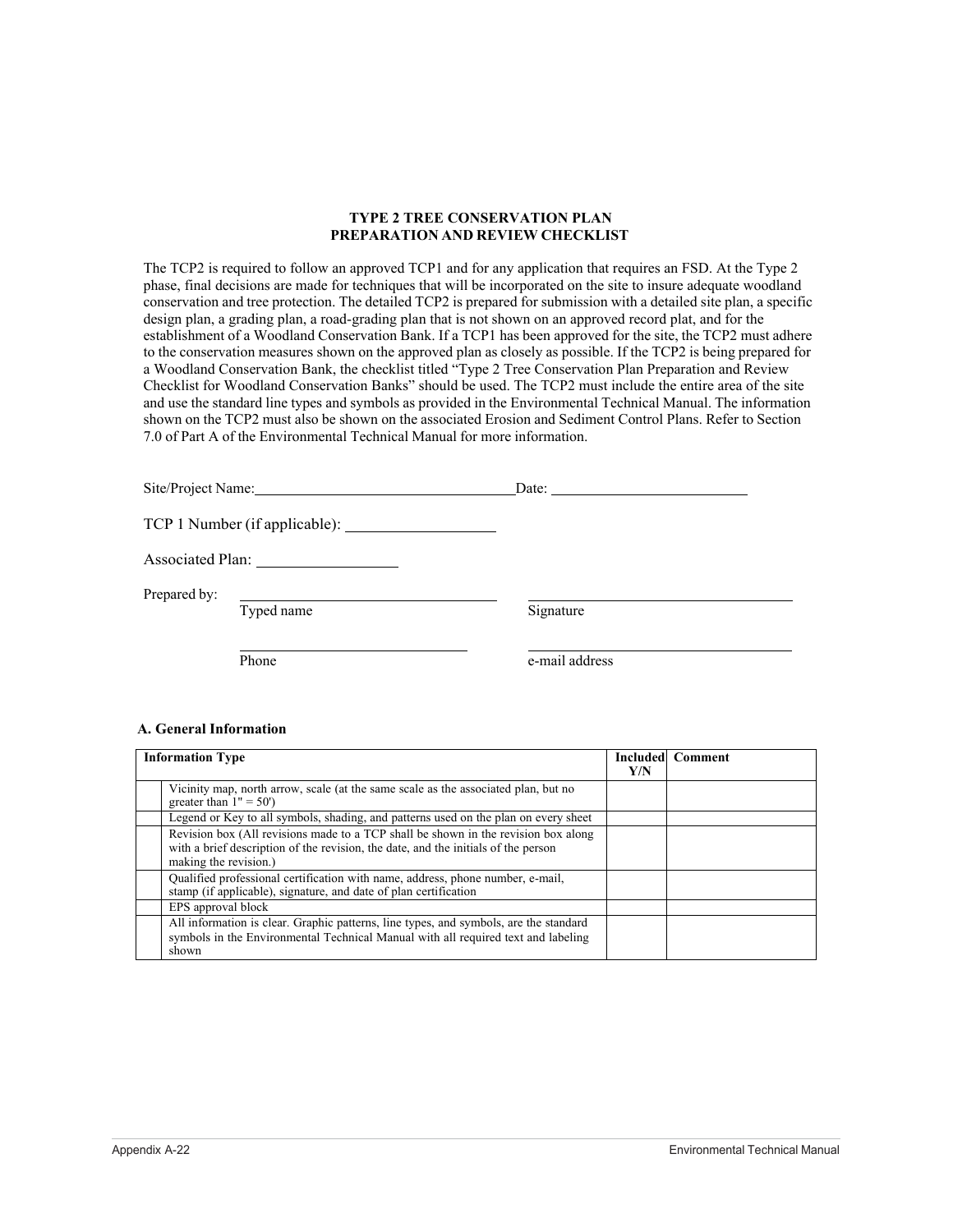## **B. Existing Site Features**

| Feature |                                                                                                                                                                                                                                                                                                                                                                                                                  | Y/N | <b>Included Comment</b> |
|---------|------------------------------------------------------------------------------------------------------------------------------------------------------------------------------------------------------------------------------------------------------------------------------------------------------------------------------------------------------------------------------------------------------------------|-----|-------------------------|
|         | Property boundaries with bearings and distances                                                                                                                                                                                                                                                                                                                                                                  |     |                         |
|         | Parcel/lot numbers and area/s per legal description                                                                                                                                                                                                                                                                                                                                                              |     |                         |
|         | Topography (2' maximum contour intervals)                                                                                                                                                                                                                                                                                                                                                                        |     |                         |
|         | Physical site features shown such as buildings, roads, driveways, etc.                                                                                                                                                                                                                                                                                                                                           |     |                         |
|         | Woodlands and trees (must extend 100'off the property line on all sides)                                                                                                                                                                                                                                                                                                                                         |     |                         |
|         | All specimen, champion and historic trees shown with their critical root zones                                                                                                                                                                                                                                                                                                                                   |     |                         |
|         | Specimen, Champion and Historic Tree Table showing tree number, species, size,<br>condition and reason for the determination of the condition, proposed disposition<br>and any comments regarding special preservation treatments or recommendations. A<br>note should also be added to indicate that the trees were survey located. (All trees<br>within 100 feet of the proposed LOD shall be survey located.) |     |                         |
|         | Regulated streams and their required buffers (buffers measured from top of bank and<br>as shown on an approved NRI)                                                                                                                                                                                                                                                                                              |     |                         |
|         | Wetlands and their required buffers as shown on an approved NRI                                                                                                                                                                                                                                                                                                                                                  |     |                         |
|         | 100-year floodplain delineation as shown on an approved NRI                                                                                                                                                                                                                                                                                                                                                      |     |                         |
|         | Critical habitat areas as obtained from the Maryland Department of Natural<br>Resources, Wildlife and Heritage Division                                                                                                                                                                                                                                                                                          |     |                         |
|         | Forest Interior Dwelling Species (FIDS) habitat and designated buffers                                                                                                                                                                                                                                                                                                                                           |     |                         |
|         | Location of PMA as shown on an approved NRI                                                                                                                                                                                                                                                                                                                                                                      |     |                         |
|         | Slopes 15% and greater                                                                                                                                                                                                                                                                                                                                                                                           |     |                         |
|         | Adjacent historic sites or districts labeled as listed in the latest edition of "Illustrated<br>Inventory of Historic Sites and District Plan for Prince George's County,<br>Maryland."                                                                                                                                                                                                                          |     |                         |
|         | Unmitigated 65 dBA Ldn noise contour shown and labeled if site is adjacent to or in<br>the vicinity of a roadway of arterial classification or greater                                                                                                                                                                                                                                                           |     |                         |
|         | Utilities and their associated easements if applicable                                                                                                                                                                                                                                                                                                                                                           |     |                         |
|         | All other easements                                                                                                                                                                                                                                                                                                                                                                                              |     |                         |
|         | A note regarding the location and current possession of "previously dedicated land"<br>is provided                                                                                                                                                                                                                                                                                                               |     |                         |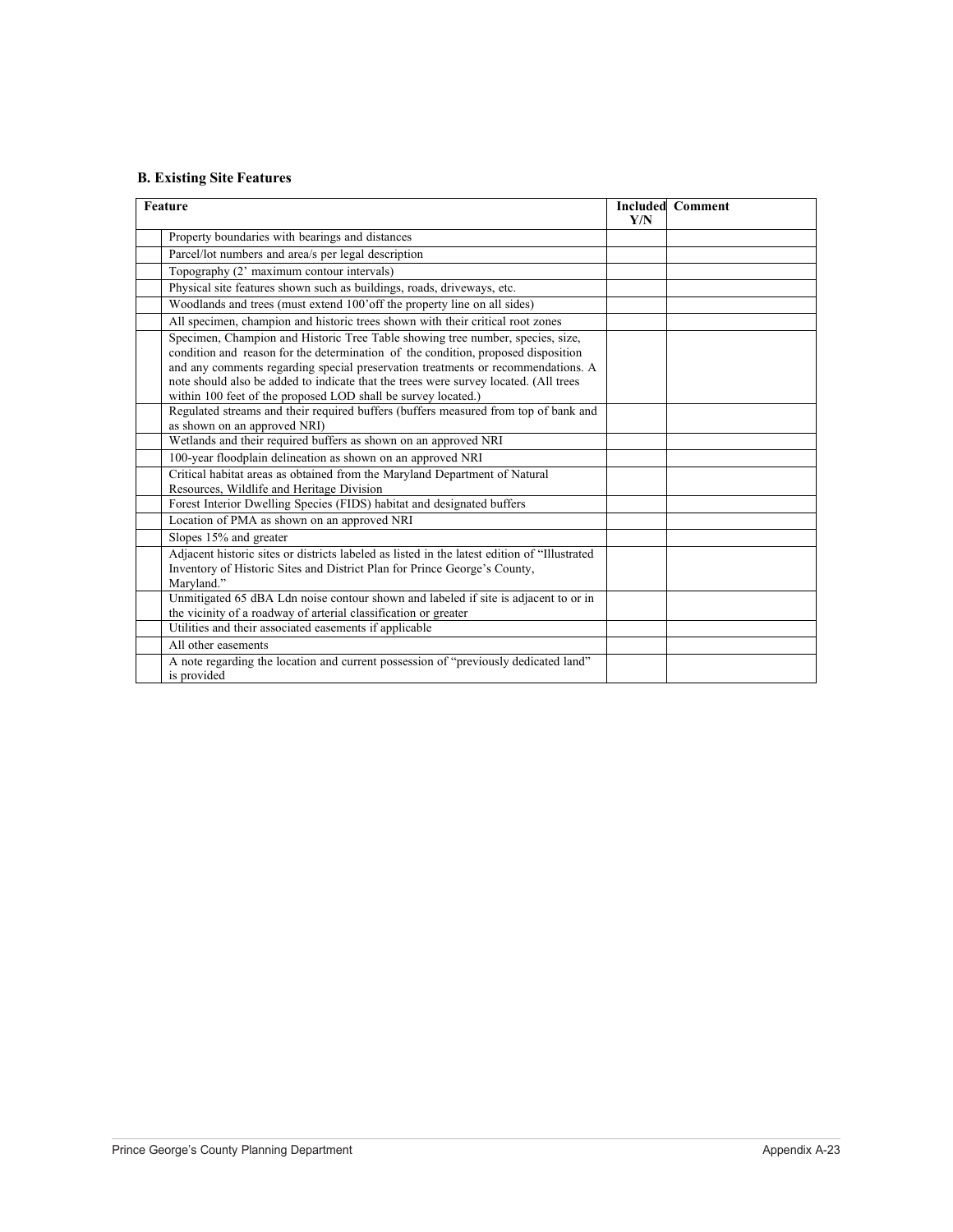# **C. Proposed Site Features**

| Feature                                                                                                                                                                                                                                                     | Y/N | <b>Included</b> Comment |
|-------------------------------------------------------------------------------------------------------------------------------------------------------------------------------------------------------------------------------------------------------------|-----|-------------------------|
| Lot lines with dimensions, setbacks, lot and block numbers, and lot area                                                                                                                                                                                    |     |                         |
| Internal roads with limits of paving and street grades                                                                                                                                                                                                      |     |                         |
| Proposed building locations (to be represented by actual proposed building footprints<br>or the maximum limits of proposed construction)                                                                                                                    |     |                         |
| Proposed grading and proposed limits of disturbance to include all sediment and<br>erosion control devices, stockpiles and other areas that need to be cleared during<br>construction (see Sec. 25-122(b) for requirements regarding limits of disturbance) |     |                         |
| Conceptual stormwater management methods and facilities                                                                                                                                                                                                     |     |                         |
| Water and sewer lines and easements or well and septic                                                                                                                                                                                                      |     |                         |
| Public utility easements (PUE) where required                                                                                                                                                                                                               |     |                         |
| Proposed noise mitigation measures shown (as necessary)                                                                                                                                                                                                     |     |                         |
| Mitigated 65 dBA Ldn noise contour shown and labeled (as necessary)                                                                                                                                                                                         |     |                         |
| Building restriction lines from all property lines and the required 25-foot building<br>restriction line from the 100-year floodplain                                                                                                                       |     |                         |

### **D. Woodland Conservation Information**

| <b>Information Type</b>                                                                                                                                                                                                                                                                                                                                                                                              |  | <b>Included Comment</b> |
|----------------------------------------------------------------------------------------------------------------------------------------------------------------------------------------------------------------------------------------------------------------------------------------------------------------------------------------------------------------------------------------------------------------------|--|-------------------------|
| Woodland Conservation Worksheet (appropriate worksheet must show zoning and<br>proper calculations of all acreages to the nearest one-hundredth of an acre; do not<br>deduct land from the gross tract area that has not, to date, been dedicated)                                                                                                                                                                   |  |                         |
| Standard TCP2 notes and other TCP2 notes that may be appropriate                                                                                                                                                                                                                                                                                                                                                     |  |                         |
| Woodland Conservation Areas (WCAs) (must address Sec. 25-122(b) and Sections<br>6.5.4 and 6.6 of the Woodland and Wildlife Habitat Conservation TechnicalManual)                                                                                                                                                                                                                                                     |  |                         |
| Woodlands clearly identified by the treatment proposed (Woodland Preservation<br>Area, Woodland Reforestation/Afforestation Area, etc.)                                                                                                                                                                                                                                                                              |  |                         |
| Acreage shown to the nearest 1/100th acre for each of the woodland treatment areas<br>shown                                                                                                                                                                                                                                                                                                                          |  |                         |
| All woodland conservation areas are a minimum size of 10,000 square feet and a<br>width of 50 feet except where these areas abut other protected woodlands<br>previouslyprotected by a TCP or other prior approved mechanism, such as a<br>conservation easement, and where the combined total of these areas is 10,000<br>square feet in size<br>and 50 feet in width. Landscaped areas may be 35 feet in width.    |  |                         |
| There are no woodland conservation areas located on lots less than one (1) acre in<br>size; within 40 feet of the front and rear of all building footprints; within 20 feet of<br>the sides of all building footprints; within 30 feet of a commercial or industrial<br>building; within 10 feet of the rear lot line of a town house; or within 5 feet of a<br>parking lot. These dimensions are shown on the plan. |  |                         |
| Woodland preservation is not located within the 100-year floodplain, utility<br>easements, or other areas where control of the land and its preservation is not<br>possible                                                                                                                                                                                                                                          |  |                         |
| Land to be dedicated or conveyed containing WCAs of any kind, has received<br>approval from the future property owner/s. The approval documents will be<br>provided with the TCP2 if they were not provided with the TCP1.                                                                                                                                                                                           |  |                         |
| For TCP2s with more than one sheet, a Woodland Conservation Summary Table as<br>shown in Part A, Section 6.2 of the Environmental Technical Manual has been<br>provided on the cover sheet                                                                                                                                                                                                                           |  |                         |
| For projects where woodland conservation is located on lots/parcels, a "Lot-by-Lot<br>table" has been provided as shown in Part A, Section 6.2 of the Environmental<br><b>Technical Manual</b>                                                                                                                                                                                                                       |  |                         |
| Fee-in-lieu:                                                                                                                                                                                                                                                                                                                                                                                                         |  |                         |
| If the project is phased, the TCP2 must provide the breakdown of the fee-in-lieu<br>amount required for each phase. If the fee-in-lieu option has been approved for<br>use on the subject property, the fee must be posted prior to the issuance of any<br>permits<br>unless the project is phased.                                                                                                                  |  |                         |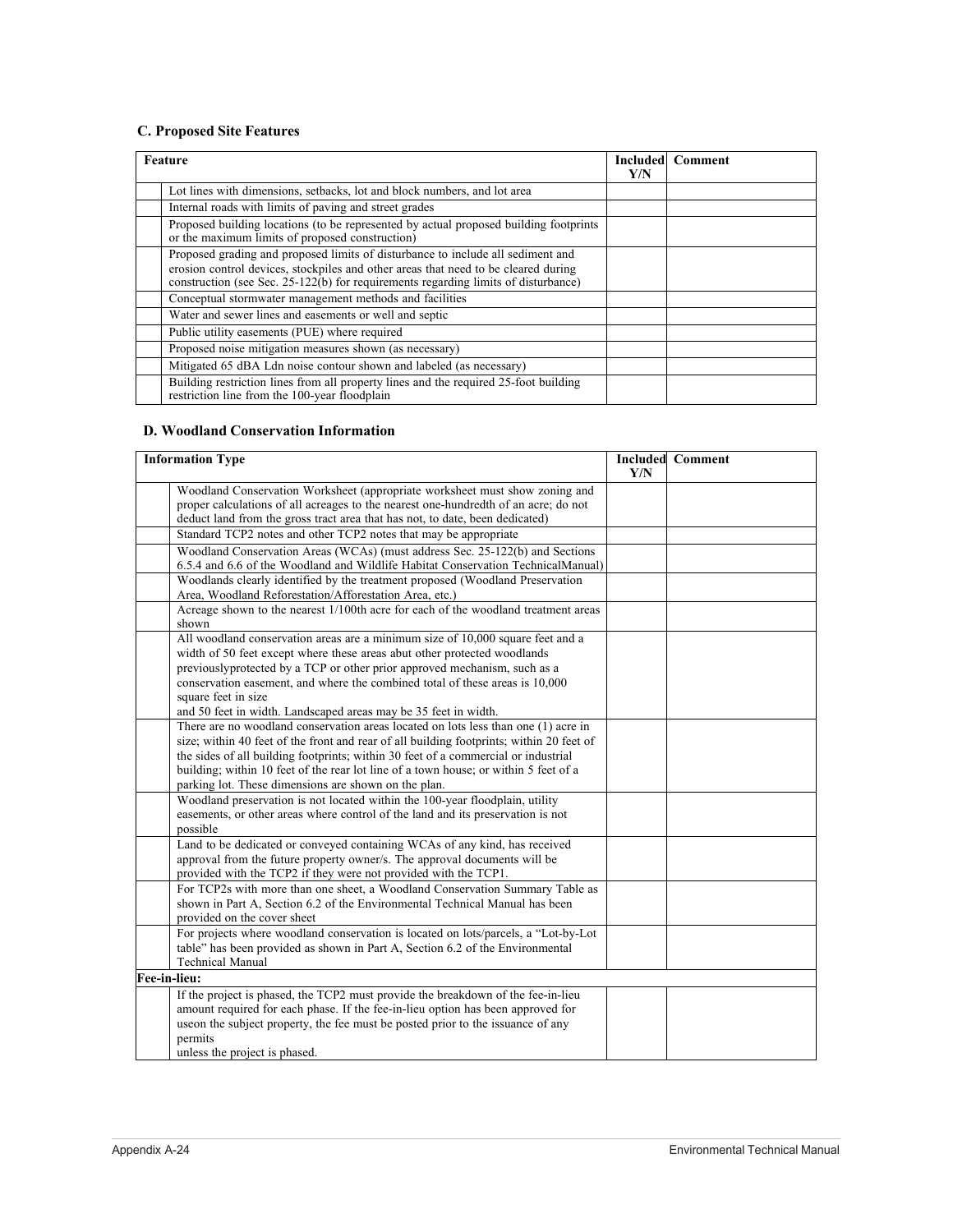## **E. Specimen, Champion, and Historic Trees**

| <b>Information Type</b>                                                                                                                                                                  |  | <b>Included Comment</b> |
|------------------------------------------------------------------------------------------------------------------------------------------------------------------------------------------|--|-------------------------|
| A table that includes information regarding the species, diameter at breast height,<br>numerical and descriptive condition rating, and whether the tree is to be preserved or<br>removed |  |                         |
| Individual trees are shown on the plans with their critical root zones shown and an<br>indication as to whether the tree is to be preserved or removed                                   |  |                         |
| Grading, structures, and any other activities that are proposed within the critical root<br>zone have been shown                                                                         |  |                         |
| Proposed limits of disturbance (LOD) have been shown on the plan                                                                                                                         |  |                         |
| Details for time of occurrence, equipment to be used, and any special practices for<br>root pruning that may be necessary have been provided                                             |  |                         |
| Details for any pruning that may be necessary have been provided                                                                                                                         |  |                         |
| Details of any fertilization or irrigation practices that are to be used have been<br>provided                                                                                           |  |                         |
| Graphic and written details have been provided for all temporary or permanent tree<br>protective devices to be used                                                                      |  |                         |
| Details about berms or swales that are to be constructed to prevent silt or<br>contaminated runoff from wash pads, materials stock piles, vehicle parking areas, or                      |  |                         |
| equipment maintenance and storage areas from washing into the tree's root zone<br>have been provided. Locations are shown on the plan                                                    |  |                         |
| All other necessary information is provided.                                                                                                                                             |  |                         |

### **F. Site Protection and Signage**

| <b>Information Type</b> |                                                                                                                                                                                                      | Y/N | <b>Included Comment</b> |
|-------------------------|------------------------------------------------------------------------------------------------------------------------------------------------------------------------------------------------------|-----|-------------------------|
|                         | Type and location of all tree protection devices are shown                                                                                                                                           |     |                         |
|                         | Details for all protection devices are shown                                                                                                                                                         |     |                         |
|                         | All sign locations are shown                                                                                                                                                                         |     |                         |
|                         | All sign details are shown                                                                                                                                                                           |     |                         |
|                         | Statement on the plan regarding the timing of the installation of all tree protection<br>devices                                                                                                     |     |                         |
|                         | Statement on plan stating that the signs for planted areas are to remain in perpetuity<br>and that the signs for preservation areas may be removed after use and occupancy<br>permit has been issued |     |                         |
|                         | Sign locations and details are shown for all woodland conservation preservation areas<br>along the limits of disturbance and along roadways                                                          |     |                         |